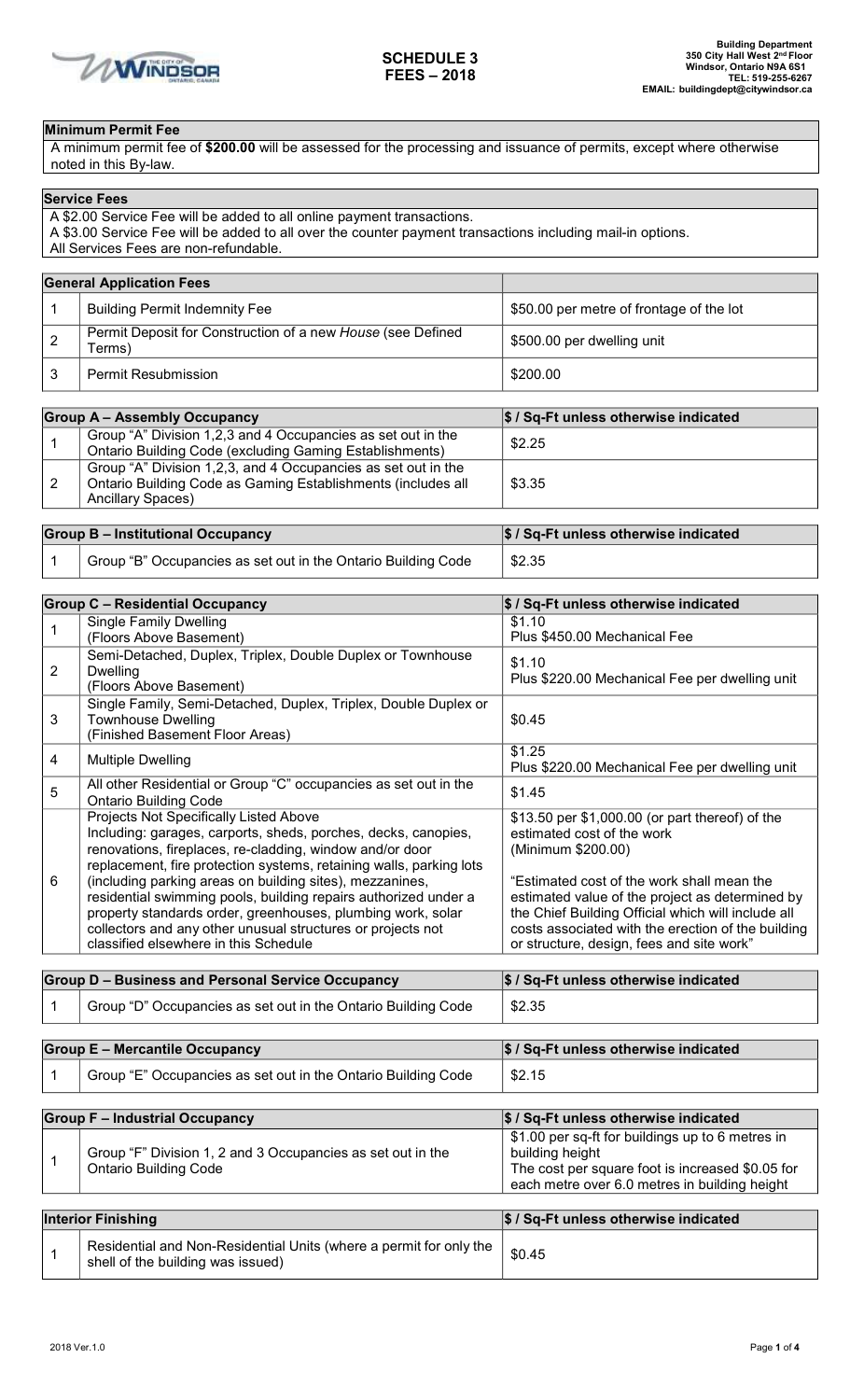| <b>Other Classifications (Not Previously Listed)</b>                                                                                                                                                                                                                                                                                                                                                                                                                                                                                                                                                                                         |                                                                                                                                                                                                                                                                                                                                                               |
|----------------------------------------------------------------------------------------------------------------------------------------------------------------------------------------------------------------------------------------------------------------------------------------------------------------------------------------------------------------------------------------------------------------------------------------------------------------------------------------------------------------------------------------------------------------------------------------------------------------------------------------------|---------------------------------------------------------------------------------------------------------------------------------------------------------------------------------------------------------------------------------------------------------------------------------------------------------------------------------------------------------------|
| Projects Not Specifically Listed Above for Groups "A", "B", "D", "E"<br>and "F" Occupancies<br>Including: garages, carports, sheds, porches, decks, canopies,<br>renovations, fireplaces, re-cladding, window and/or door<br>replacement, fire protection systems, retaining walls, parking lots<br>(including parking areas on building sites), mezzanines, in plant<br>offices, machine bases, pits, cranes, swimming pools, building<br>repairs authorized under a property standards order,<br>greenhouses, plumbing work, solar collectors and any other<br>unusual structures or projects not classified elsewhere in this<br>Schedule | \$15.00 per \$1,000.00 (or part thereof) of the<br>estimated cost of the work<br>(Minimum \$200.00)<br>"Estimated cost of the work shall mean the<br>estimated value of the project as determined by<br>the Chief Building Official which will include all<br>costs associated with the erection of the building<br>or structure, design, fees and site work" |

| <b>Demolition Permit</b> |                       | \$ / Sq-Ft unless otherwise indicated |
|--------------------------|-----------------------|---------------------------------------|
|                          | Demolition Permit Fee | \$0.15 (Minimum \$300.00)             |

|                | <b>Sewer &amp; Water Permits</b>                                                                    |                                                                                                    |
|----------------|-----------------------------------------------------------------------------------------------------|----------------------------------------------------------------------------------------------------|
| 1              | Sanitary drainage piping servicing:                                                                 |                                                                                                    |
|                | a) one or two family dwelling                                                                       | \$190.00 per one or two family dwelling                                                            |
|                | townhouses<br>b)                                                                                    | \$145.00 per dwelling unit                                                                         |
|                | multiple dwellings and residential/non-residential<br>c)<br>combined use buildings                  | \$240.00 per building                                                                              |
|                | d) all other buildings other than $1(a)$ , (b) or (c)                                               | \$300.00 per building                                                                              |
| $\overline{2}$ | Storm drainage piping servicing:                                                                    |                                                                                                    |
|                | one or two family dwelling<br>a)                                                                    | \$190.00 per building                                                                              |
|                | townhouses<br>b)                                                                                    | \$240.00 per dwelling unit                                                                         |
|                | multiple dwellings and residential/non-residential<br>C)<br>combined use buildings                  | \$240.00 per building                                                                              |
|                | all other buildings other than 2(a), (b) or (c)<br>d)                                               | \$300.00 per building                                                                              |
|                | land, but not connected to a building<br>e)                                                         | Minimum Fee - \$240.00 plus \$50.00 for each<br>additional catch basin after the first catch basin |
| 3              | Water Service Permit for:                                                                           |                                                                                                    |
|                | Residential<br>a)                                                                                   | \$70.00                                                                                            |
|                | b) Commercial/Industrial/Institutional                                                              | \$10.00 per meter (Minimum \$200.00)                                                               |
| 4              | <b>Temporary Construction Water Service Fee</b><br>(Collected for Enwin Utilities - Water Division) |                                                                                                    |
|                | Residential<br>a)                                                                                   | \$180.00                                                                                           |
|                | Commercial/Industrial/Institutional<br>b)                                                           | \$300.00                                                                                           |

|   | <b>Sewage Systems</b>               | <b>Flat Fee</b> |
|---|-------------------------------------|-----------------|
|   | Class 4 – New or Replacement System | \$800.00        |
|   | Class 4 - Tertiary System           | \$940.00        |
| 3 | Class 4 – Tank Replacement only     | \$325.00        |
| 4 | Class 5 - Holding Tank              | \$800.00        |

| Heating, Ventilating and Air Conditioning Systems (Existing Buildings) |                                                                                                                                                    |                                   |
|------------------------------------------------------------------------|----------------------------------------------------------------------------------------------------------------------------------------------------|-----------------------------------|
|                                                                        | Residential                                                                                                                                        | \$200.00 per dwelling unit        |
| 2                                                                      | Small Commercial/Industrial Building (building not more than 3<br>storeys in height and gross floor area of the building under 600m <sup>2</sup> ) | \$240.00 per tenant space         |
|                                                                        | Other (schools, institutional, high hazard industrial, building over 3<br>storeys and 600m <sup>2</sup> in gross floor area)                       | \$0.10 per sq-ft of area affected |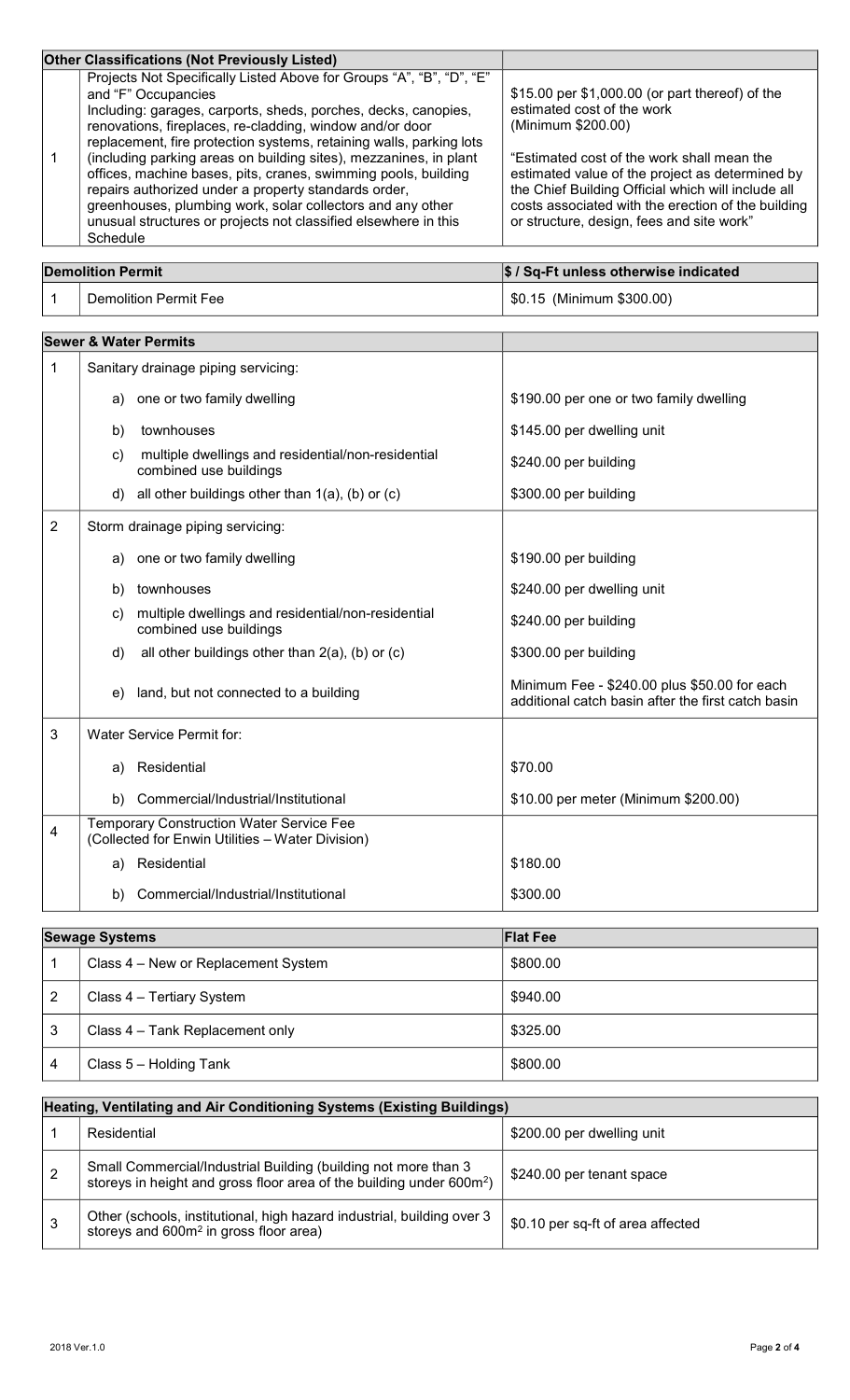| <b>Temporary Structures</b>                                                                                                                                                                                                                                                                                                      |                           |                                                                                                                     |                                                                                                                                                                                                                                                        |
|----------------------------------------------------------------------------------------------------------------------------------------------------------------------------------------------------------------------------------------------------------------------------------------------------------------------------------|---------------------------|---------------------------------------------------------------------------------------------------------------------|--------------------------------------------------------------------------------------------------------------------------------------------------------------------------------------------------------------------------------------------------------|
| Temporary Building or Structure shall mean a seasonal building or structure designed, constructed and placed on the<br>land in a manner which permits its removal after a period of time not to exceed 120 consecutive days. Their structures do<br>not meet the snow load requirements as set out in the Ontario Building Code. |                           |                                                                                                                     |                                                                                                                                                                                                                                                        |
| 1                                                                                                                                                                                                                                                                                                                                | Tents                     |                                                                                                                     |                                                                                                                                                                                                                                                        |
|                                                                                                                                                                                                                                                                                                                                  |                           | a) Large tents requiring a Professional Engineer's design<br>(225m <sup>2</sup> or larger in aggregate ground area) | \$75.00 per site plus \$75.00 per tent                                                                                                                                                                                                                 |
|                                                                                                                                                                                                                                                                                                                                  |                           | b) Small tents $(60m^2 - 224m^2)$ in aggregate ground area)                                                         | \$75.00 per site                                                                                                                                                                                                                                       |
| 2                                                                                                                                                                                                                                                                                                                                | Greenhouses               |                                                                                                                     |                                                                                                                                                                                                                                                        |
|                                                                                                                                                                                                                                                                                                                                  |                           | a) Residential                                                                                                      | \$13.50 per \$1,000.00 (or part thereof) of the<br>estimated cost of the work<br>(Minimum \$200.00)                                                                                                                                                    |
|                                                                                                                                                                                                                                                                                                                                  |                           | b) Commercial/Institutional/Industrial                                                                              | \$15.00 per \$1,000.00 (or part thereof) of the<br>estimated cost of the work<br>(Minimum \$200.00)                                                                                                                                                    |
|                                                                                                                                                                                                                                                                                                                                  |                           |                                                                                                                     | "Estimated cost of the work shall mean the<br>estimated value of the project as determined by<br>the Chief Building Official which will include all<br>costs associated with the erection of the building<br>or structure, design, fees and site work" |
|                                                                                                                                                                                                                                                                                                                                  | <b>Paved Parking Area</b> |                                                                                                                     |                                                                                                                                                                                                                                                        |
| 1                                                                                                                                                                                                                                                                                                                                |                           | Paved Parking Area Fee                                                                                              | \$15.00 per \$1,000.00 worth of construction<br>value                                                                                                                                                                                                  |

| <b>Fill Permit</b> |                                              |                                    |
|--------------------|----------------------------------------------|------------------------------------|
|                    | Area of fill less than 500m <sup>2</sup>     | \$55.00                            |
|                    | Area of fill from $500m^2$ to $1000m^2$      | \$55.00 plus \$0.05/m <sup>2</sup> |
|                    | Area of fill greater than 1000m <sup>2</sup> | \$55.00 plus \$0.03/m <sup>2</sup> |

| <b>Change of Use Permit</b> |                                                     |          |
|-----------------------------|-----------------------------------------------------|----------|
|                             | Change of Use Permit Fee (no construction required) | \$150.00 |

| <b>Partial Occupancy Permit</b> |  |                                     |                                                                    |
|---------------------------------|--|-------------------------------------|--------------------------------------------------------------------|
|                                 |  | <b>Partial Occupancy Permit Fee</b> | \$0.05 per sq-ft for the area to be occupied<br>(Minimum \$300.00) |
|                                 |  |                                     |                                                                    |

| <b>Conditional Permit</b> |                |                               |                                                                                                           |
|---------------------------|----------------|-------------------------------|-----------------------------------------------------------------------------------------------------------|
|                           |                | <b>Conditional Permit Fee</b> | Regular fee for complete building plus the<br>greater of \$160.00 or 20% of the fee<br>(Maximum \$400.00) |
|                           | Dartial Dormit |                               |                                                                                                           |

| <b>Partial Permit</b> |                    |                                                                                                           |
|-----------------------|--------------------|-----------------------------------------------------------------------------------------------------------|
|                       | Partial Permit Fee | Regular fee for complete building plus the<br>greater of \$160.00 or 20% of the fee<br>(Maximum \$400.00) |
|                       |                    |                                                                                                           |

| <b>Alternative Solution Application</b> |                                                        |                                                                                          |
|-----------------------------------------|--------------------------------------------------------|------------------------------------------------------------------------------------------|
|                                         | Alternative Solution Application Fee (per application) | \$300.00 for up to 4 hours of review time plus<br>\$100.00 per hour beyond first 4 hours |

## **Hot Water Tank Replacement** 1 Hot Water Tank Replacement Fee \$160.00 per tank

| <b>Fire Retrofitting</b> |                       |                                                                                                                                                                                                                                                        |
|--------------------------|-----------------------|--------------------------------------------------------------------------------------------------------------------------------------------------------------------------------------------------------------------------------------------------------|
|                          |                       | \$15.00 per \$1,000.00 (or part thereof) of the<br>estimated cost of the work<br>(Minimum \$200.00)                                                                                                                                                    |
|                          | Fire Retrofitting Fee | "Estimated cost of the work shall mean the<br>estimated value of the project as determined by<br>the Chief Building Official which will include all<br>costs associated with the erection of the building<br>or structure, design, fees and site work" |